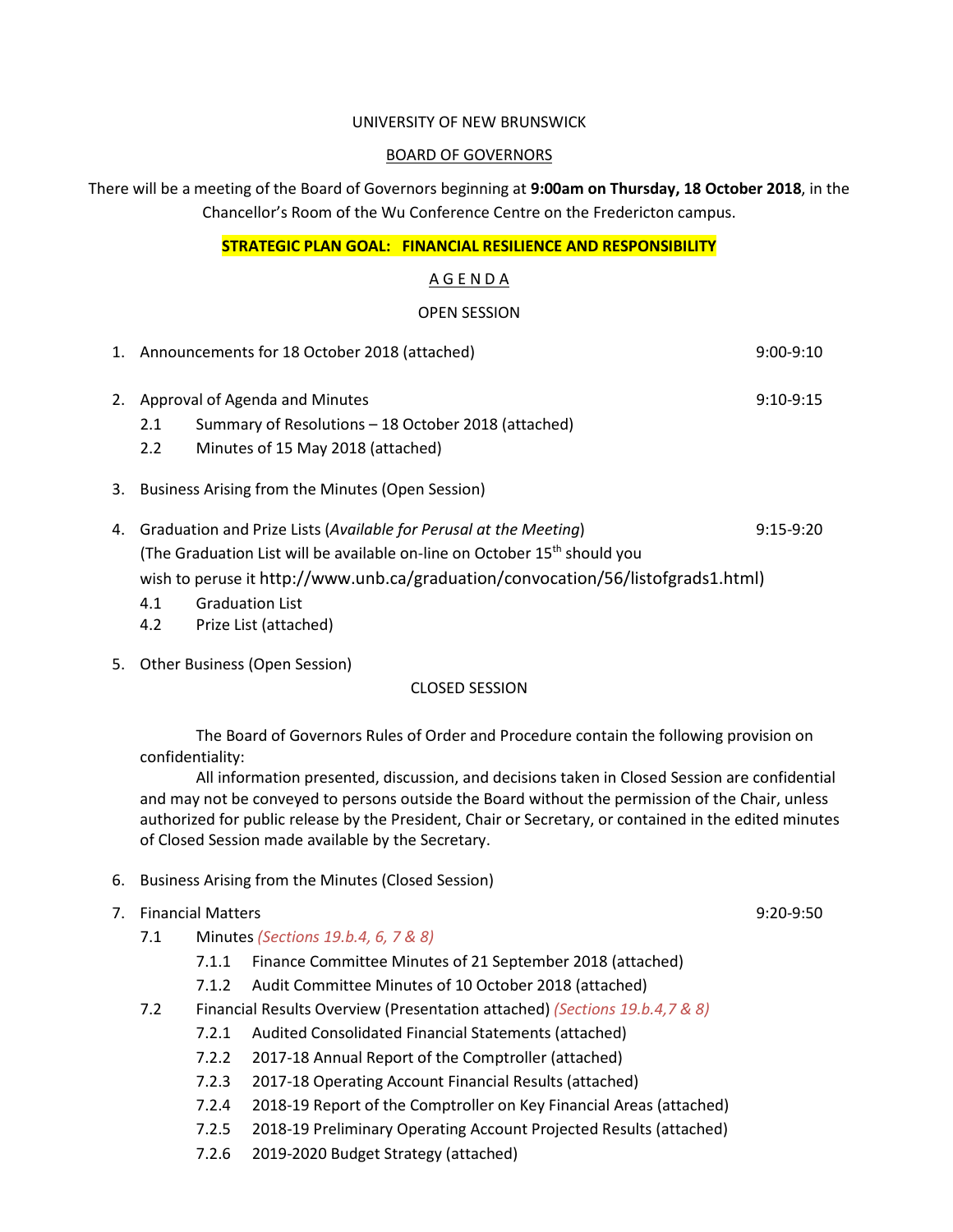|       |      | 8. Consent Agenda Matters (Closed Session)                                            | 9:50-10:00  |
|-------|------|---------------------------------------------------------------------------------------|-------------|
|       | 8.1  | Consent Agenda Summary (attached)                                                     |             |
|       | 8.2  | Board Executive Committee (Sections 19.b.1, 2, 4, 6, 7, 8 & 9)                        |             |
|       |      | Minutes of 15 June 2018 - closed items (attached)<br>8.2.1                            |             |
|       |      | Email Ballot Report of 24 July 2018 (attached)<br>8.2.2                               |             |
|       |      | Minutes of 21 September 2018 - closed items (attached)<br>8.2.3                       |             |
|       | 8.3  | Board Human Resources Committee Minutes of 1 October 2018 (attached) (Section 19.b.9) |             |
|       | 8.4  | Board Investments Committee Minutes of 7 June 2018 (attached) (Section 19.b.4)        |             |
|       | 8.5  | Board Properties Committee Minutes of 24 September 2018 (attached) (Sections 19.b.4)  |             |
|       | 8.6  | Faculty and Staff Lists (Section 19.b.2)                                              |             |
|       |      | 8.6.1<br><b>UNB Fredericton (attached)</b>                                            |             |
|       |      | 8.6.2<br>UNB Saint John (attached)                                                    |             |
|       |      | 9. Report of the Board Advancement Committee (Sections 19.b.4 & 5)                    | 10:00-10:30 |
|       | 9.1  | Minutes of 24 September 2018 - closed items (attached)                                |             |
|       | 9.2  | <b>Engineering Vision (attached)</b>                                                  |             |
|       |      | 10. Naming of Space: Pickett Wing (attached)                                          | 10:30-10:40 |
|       |      | 11. Other Business (Closed Session)                                                   |             |
|       |      | <b>OPEN SESSION</b>                                                                   |             |
|       |      | 12. President's Report                                                                | 10:40-11:30 |
|       | 12.1 | President's Report (attached)                                                         |             |
|       | 12.2 | Outlook and Priorities for the 2018-19 Year and Beyond (verbal)                       |             |
|       | 12.3 | Projects Update (verbal)                                                              |             |
|       | 12.4 | Preliminary Enrolment Figures (attached)                                              |             |
|       | 12.5 | Other                                                                                 |             |
|       |      | 13. Update on Strategic Planning (verbal)                                             | 11:30-11:35 |
|       |      | 14. Board Chair's Report                                                              | 11:35-11:45 |
|       | 14.1 | Report on August Retreat (attached)                                                   |             |
|       |      | 15. Consent Agenda Matters (Open Session)                                             | 11:45-11:55 |
|       | 15.1 | Consent Agenda Summary (attached)                                                     |             |
|       | 15.2 | Board Advancement Committee Minutes of 24 September 2018 - open items (attached)      |             |
|       | 15.3 | Board Executive Committee Minutes of 21 September 2018 - open items (attached)        |             |
|       | 15.4 | Board Nominating & Review Committee Minutes of 21 September 2018 (attached)           |             |
|       | 15.5 | Appointments to the Student Disciplinary Committee for 2018-19 (attached)             |             |
|       | 15.6 | Report of Board of Trustees Shared Risk Plan for Academic Employees (attached)        |             |
| LUNCH |      |                                                                                       | 11:55-1:00  |

Luncheon Presentation: Dr. Catherine Holtmann, *Muriel McQueen Fergusson* Centre for Family Violence Research (MMFC) 12:40-1:00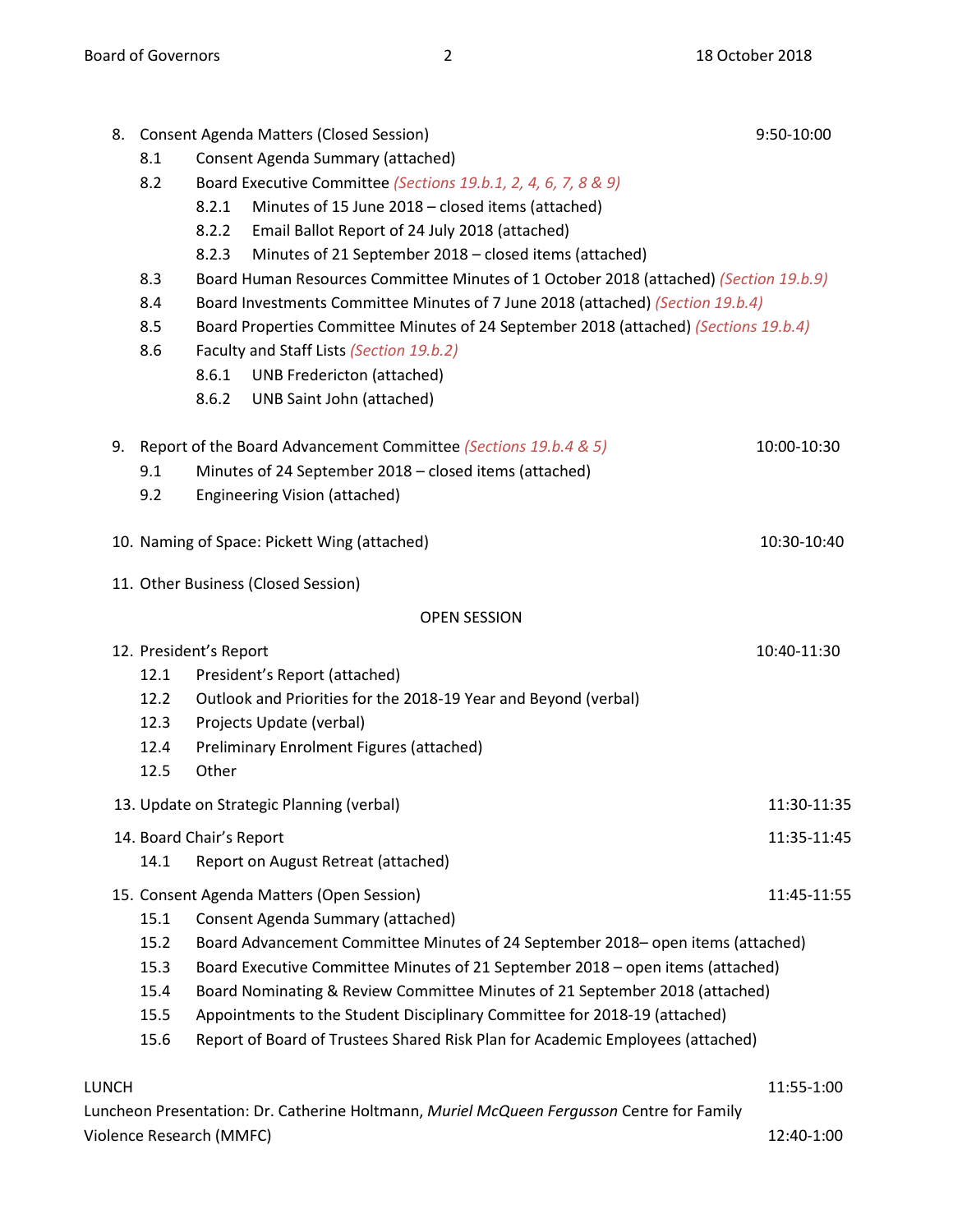16. Senates' Business (Please note summary reports of Senates' Business for the 1:00-1:15 September Senate meetings are provided as part of the attachments to the agenda. A summary report of Senates' Business for the October Senate meetings will be available as a handout at the meeting. In addition, the reports relating to items of Senates' Business are available to Board members on SharePoint. This is an extensive package.)

# 16.1 25 and 26 September 2018 (attached)

## **JOINT SENATES' ITEMS FOR INFORMATION**

- 16.1.1 President's Report to the Senates
- 16.1.2 Report of the Vice-President (Research)
- 16.1.3 Strategic Discussion: Engineering Vision
- 16.1.4 Update on Tuition Reset
- 16.1.5 Update on Strategic Planning
- 16.1.6 Report of the Joint Nominating Committee for Office of President

### **FREDERICTON SENATE ITEMS FOR INFORMATION**

- 16.1.7 Business Arising from the Minutes
- 16.1.8 Student Standings and Promotions Committee
- 16.1.9 Faculty Council Rules of Order

### **SAINT JOHN SENATE ITEM FOR INFORMATION**

16.1.10 Report of the Academic Planning and Resources Committee

#### **JOINT SENATES' ITEMS FOR APPROVAL**

16.1.11 Certificate and Diploma Candidates

16.1.12 Report of the Undergraduate Scholarships Committee

16.1.13 Graduate Matters

### **FREDERICTON SENATE ITEMS FOR APPROVAL**

16.1.14 Research Ethics Board

16.1.15 Report of the Academic Planning Committee

16.1.16 Report of the Fredericton Senate Admissions Committee

### **SAINT JOHN SENATE ITEM FOR APPROVAL**

16.1.17 Report of the Senate Curriculum Committee

16.2 16 and 17 October 2018 (handout)

### **JOINT SENATES' ITEMS FOR INFORMATION**

- 16.2.1 President's Report
- 16.2.2 Preliminary Enrolment Reports
- 16.2.3 Update on Strategic Planning
- 16.2.4 Report of the Joint Nominating Committee for Office of President
- 16.2.5 Report of the Vice-President (Research)

### **FREDERICTON SENATE ITEMS FOR INFORMATION**

- 16.2.6 Report of the Academic Planning Committee
- 16.2.7 Business Arising from the Minutes

### **JOINT SENATES' ITEMS FOR APPROVAL**

16.2.8 Report of the Undergraduate Scholarships Committee

16.2.9 Report of the School of Graduate Studies

### **SAINT JOHN SENATE ITEM FOR APPROVAL**

16.2.10 Report of the Academic Planning & Resources Committee

17. Report of the Joint Nominating Committee for the Office of President (attached) 1:15-1:25